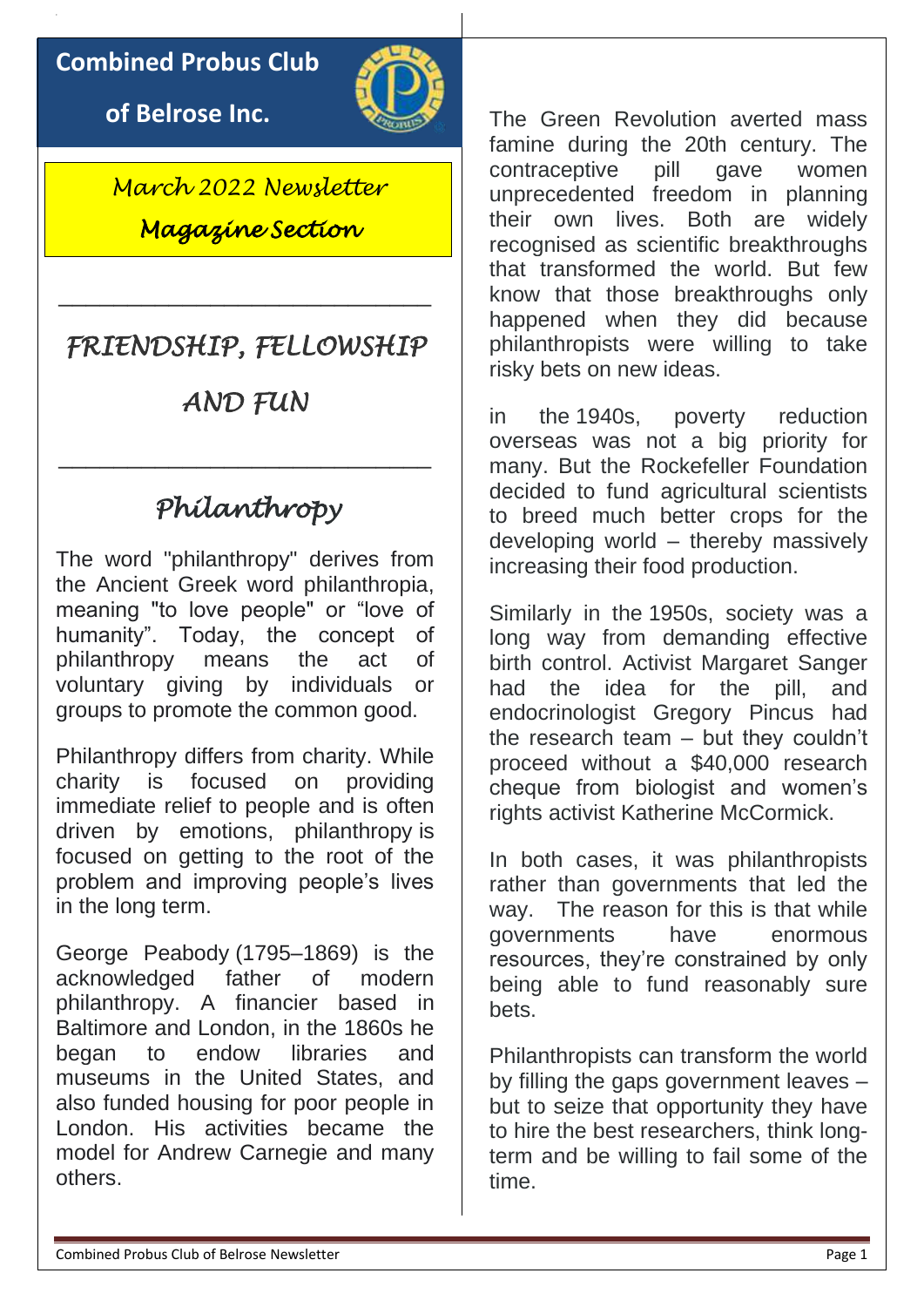Over the years, philanthropy has evolved from donations to education institutions into magnates and businesses publicly committing to a cause. The sole purpose of such public commitment is to effectively move the needle on key issues. Some examples of causes include climate change, world hunger, and human rights. More and more, celebrities and business leaders publicly commit to charitable causes.

# *Top Philanthropists*

- Warren Buffet Buffet is an outspoken advocate of the superrich becoming philanthropists and giving away their wealth. Between 2014 through 2018, Buffet gave away approximately 16.3% of his \$90 billion dollar net worth. This translates into \$14.7 billion fuelled by initiatives focusing on health and poverty alleviation. One of Buffet's largest gifts is a \$37 billion pledge to the Bill and Melinda Gates Foundation in 2006.
- Bill and Melinda Gates the Gates Foundation focuses on poverty alleviation through economic development, healthcare, and education. In March 2020, Bill made the full dive into his co-founded foundation by stepping down from his Board of Director roles at Microsoft and Berkshire Hathaway. Also, both Melinda and Bill committed \$100 million to fight the Covid-19 coronavirus pandemic.
- Michael Bloomberg having served as the mayor of New York City, Bloomberg made his wealth through his software, data and media company Bloomberg L.P. His charitable foundation, Bloomberg Philanthropy, was recently reported to have donated \$1.8 billion dollars to John Hopkins University.
- Walton Family started by the founders of Walmart, Sam and Helen Walton, the Walton Family Foundation focuses on improving education and quality of life in America. The family is one of the richest families in the world, and the foundation is currently run by second-and third-generation family members. One of the largest gifts includes a \$197.4 million gift to the University of Arkansas for an interdisciplinary research institute.
- Mark Zuckerberg and Priscilla Chan – Zuckerberg and his wife, Priscilla Chan, have given away 99% of their wealth from Facebook shares over their lifetime. Their non-profit, The Chan Zuckerberg Initiative, aims at advancing science education, immigration reform, and housing affordability.
- Hansjoerg Wyss after building his wealth through Swiss medical devices, Wyss now focuses on saving the environment. His goal by 2030 is to protect 30% of the earth's surface by partnering with locals to buy land to prevent development.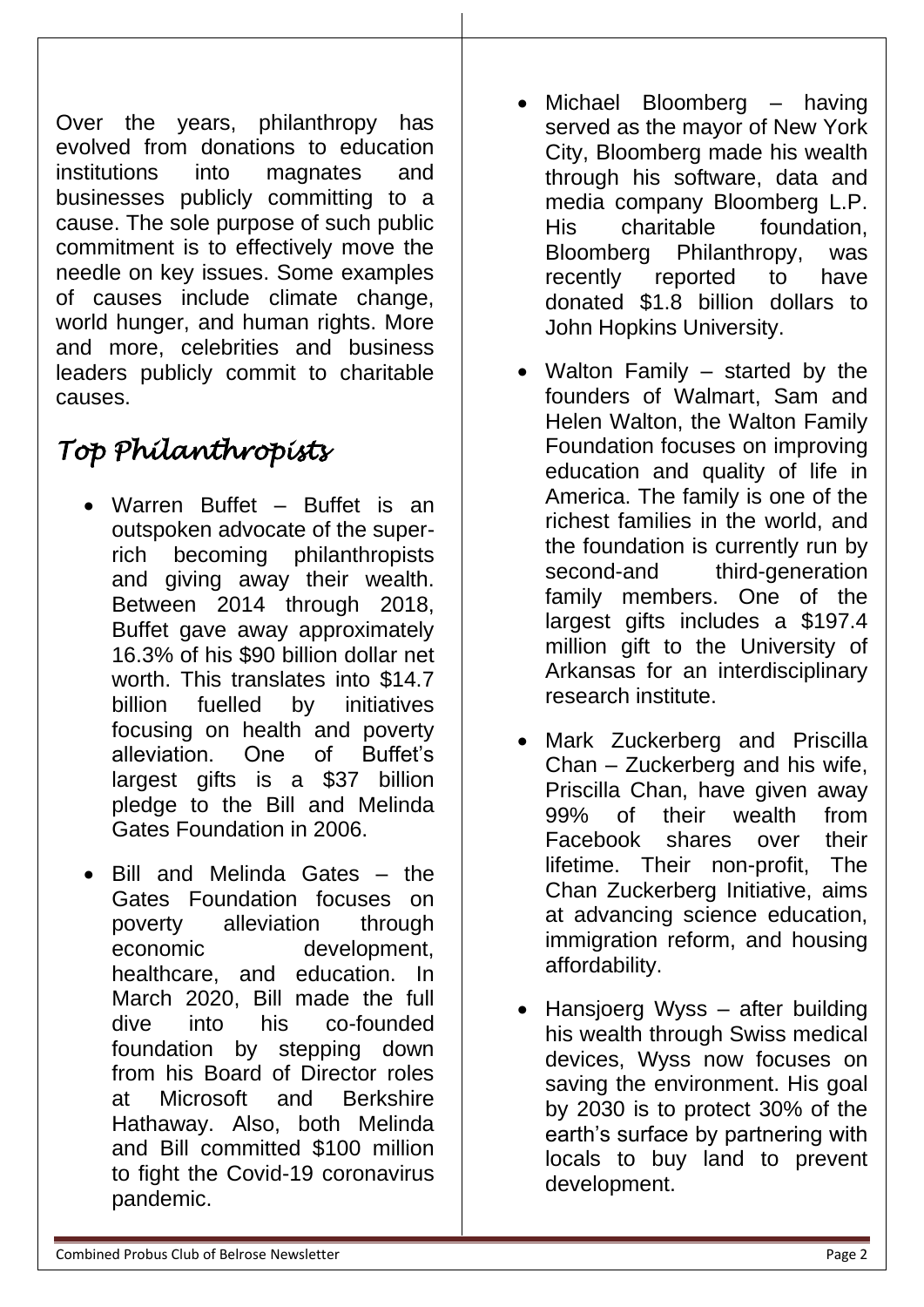- Pierre Omidyar The founder of eBay started Omidyar Group in order to address poverty, human rights, and education. Over the course of five years, he has given \$1.4 billion to these causes in countries like Africa and India.
- Rockefeller one of the most famous philanthropist American families in modern history, the Rockefeller family has a track record for donating to many institutions and imposing little restrictions. Instead of identifying key issues to tackle, the donation philosophy was to hire good people and allow them free rein to pursue research and projects that would benefit the world. Benefactors of the Rockefellers include The University of Chicago and Yale Medical **School.**

# *Australian Philanthropists*

### • **Andrew Forrest**

Second wealthiest individual in Australia after Gina Rinehart. With his wife Nicola, Twiggy is committed to ending slavery and cancer, funding Indigenous programs, cutting plastic in the ocean and fighting the rise of artificial intelligence and its threat to democracy via their Minderoo Foundation. And of course they gave a massive amount to bushfire relief in January 2020.

#### • **Atlassian founder Mike Cannon-Brookes**

This tech billionaire aims to help save the planet by pledging

over\$350 million in personal funds to fight climate change and investing several billion more into sustainable companies and green technologies.

#### • **Anthony Pratt**

The Pratt Foundation recently [underwent a generational](https://www.fpmagazine.com.au/pratt-foundation-lifts-lid-food-philanthropy-354542/)  [shift](https://www.fpmagazine.com.au/pratt-foundation-lifts-lid-food-philanthropy-354542/) after more than 40 years and \$300 million in donations.

#### • **Frank Lowy**

This long-time philanthropist has the philosophy, ["When you have](https://www.fpmagazine.com.au/lowy-when-you-have-a-lot-give-a-lot-357267/)  [a little, give a little. When you](https://www.fpmagazine.com.au/lowy-when-you-have-a-lot-give-a-lot-357267/)  have a lot, give a lot."

#### • **Gina Rinehart**

Wealthiest individual in Australia. Gina donates \$10 million-a-year, ranking 12th among Australia's philanthropists. She has donated to many philanthropic ventures with a strong focus on health and helping young people. She also has backed Australian swimming for almost 30 years.

• **13. James Packer** 

James Packer is the founder of both the Packer Family Foundation and Crown Resorts Foundation.

In July 2014, the two foundations launched their A\$200 million National Philanthropic Fund According to the two foundations, they are working together to promote Indigenous education opportunities, the arts and culture, and partnerships with organisations that encourage and foster social cohesion.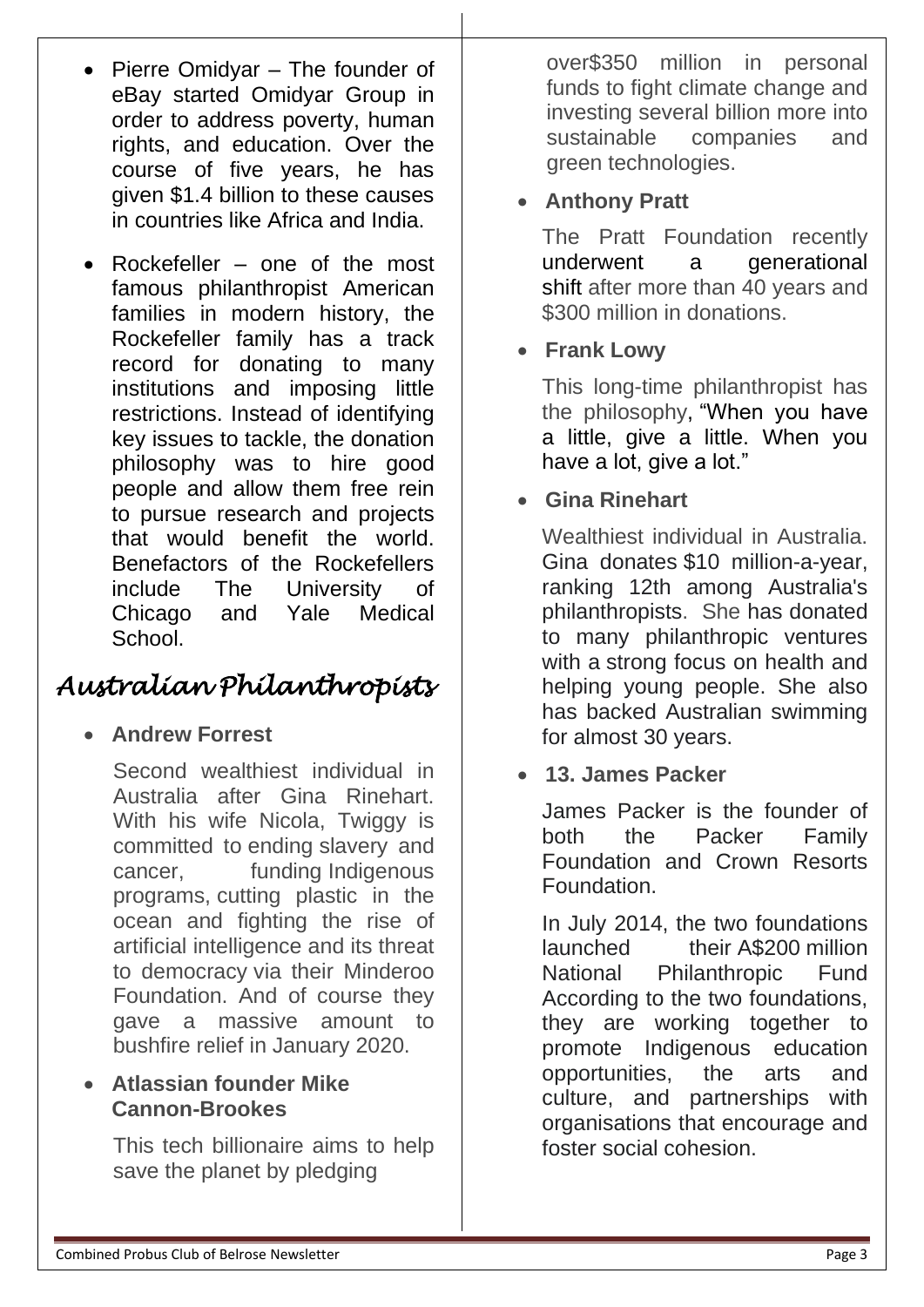### *What a crazy world we live in …..*

It snowed last night. We received about 2 inches of snow and:

8:00 am: I made a snowman.

8:10 - A feminist passed by and asked me why I didn't make a snow woman.

8:15 - So, I made a snow woman.

8:17 - My feminist neighbour complained about the snow woman's voluptuous chest saying it objectified women everywhere.

8:20 - The gay couple living nearby threw a hissy fit and moaned it could have been two snowmen instead.

8:22 - The transgender man.. women...person asked why I didn't just make one snow person with detachable parts.

8:25 - The vegans at the end of the lane complained about the carrot nose, as veggies are food and are not used to decorate snow figures.

8:28 - I was being called a racist because the snow couple is white.

8:30 - I used food colouring to make one of the snow couple a different colour and be more racially inclusive.

8:37 - Then accused of using a black face on the snowperson.

8:39 - The middle eastern gent across the road demanded the snow woman be completely covered.

8:40 - The police arrived saying someone had been offended.

8:42 - The feminist neighbour complained again that the broomstick of the snow woman needed to be removed because it depicted women in a domestic role.

8:43 - The 'council on equality' officer arrived and threatened me with eviction.

8:45 – A TV news crew from showed up. I was asked if I know the difference between snowmen and snow-women? I replied "Snowballs" and am now a sexist.

9:00 - I was on the news as a suspected terrorist, racist, homophobe, and sensibility offender, bent on stirring up trouble during difficult weather

9:10 - I was asked if I have any accomplices. My children were taken by social services.

9:29 - Far left protesters offended by everything marched down the street demanding that I be arrested.

9:45 - The boss called and fired me because of the negative association with work that had been all over social media.

10:00 - I cry into my drink because all I wanted to do was build a snowman...

Moral: There's no moral to this story. It is what this world has become because of a bunch of snowflakes.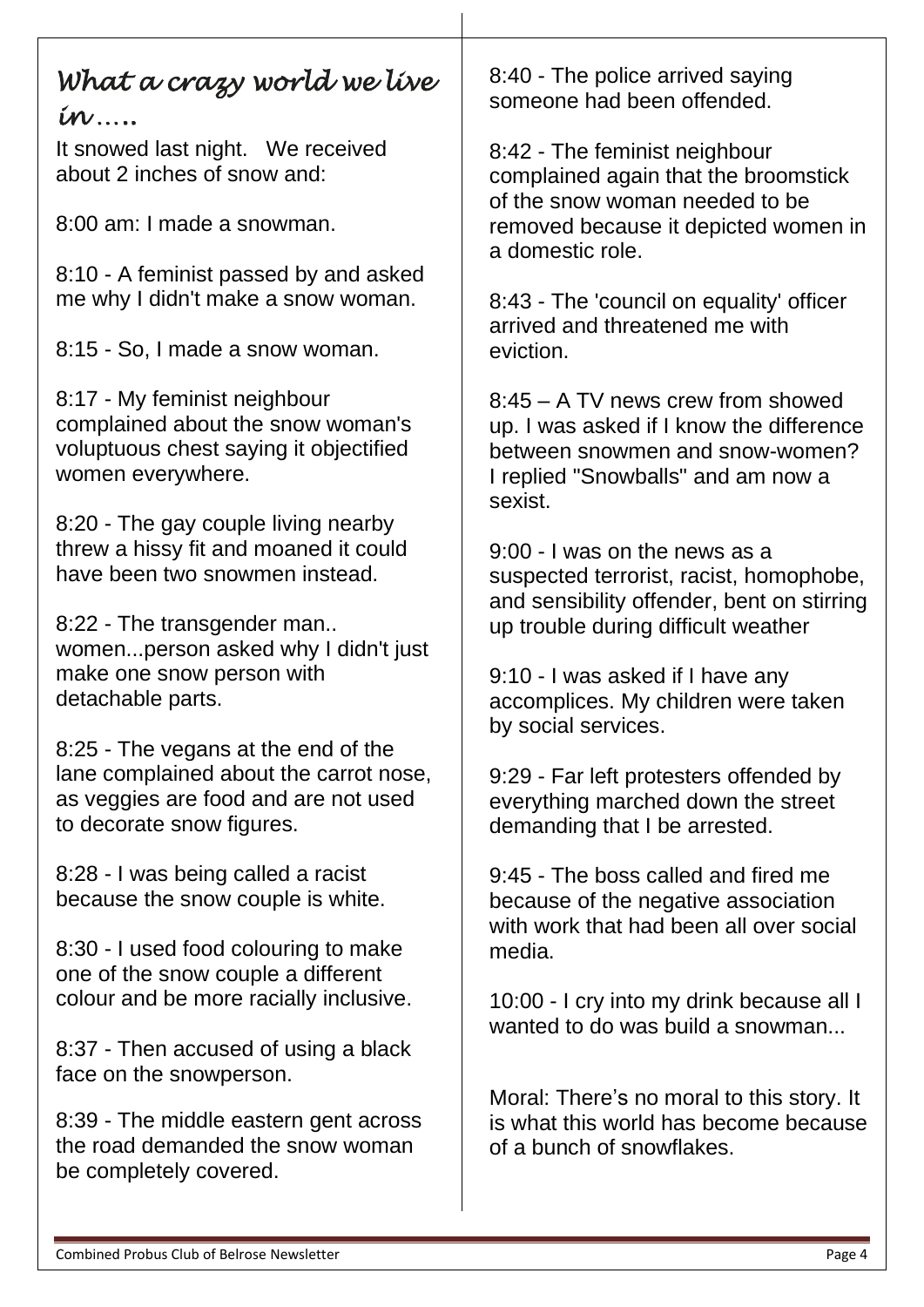# *Happiness*

American psychologist Dr Edward Diener brought legitimacy and scientific rigor to the study of happiness.

Sustainable happiness, he wrote, is what you get from your family and friends and having goals and purpose and values. Happiness is much, much more than having fun

Money can bring happiness but only up to a certain income level. Having a few strong intimate social relationships is critical to happiness.

The idea that one should strive for happiness in life needs to be qualified. The focus should not be on getting married, making money, being good at work in order to become happy. Rather, the focus should be on becoming happy in order to have a better marriage, career, and purposefilled life.

Happiness is ultimately not about being happy. It's about being happy in order to live a rich, varied, and meaningful human existence.

> **HAPPINESS IS CONTAGIOUS: SPARKING IT OFF FOR ONE WILL SPREAD THE** GI OW TO MANY

## 6699

One of the first steps to happiness is deciding that you want to be happy and knowing what that means. I have had many full-on conversations about what that looks like for me. To be happy is a choice you make every day, every hour. And refining and renewing that state is a constant pursuit.

**JULIA ROBERTS** 

#### **Smile**

Smiling causes the brain to release dopamine, which makes us happier.

#### **Do exercise that you like**

Exercise reduces stress and feelings of anxiety while boosting self-esteem and happiness.

#### **Get plenty of sleep**

Adequate sleep is vital to good health, brain function, and emotional wellbeing.

#### **Drink more water**

Even when we're mildly dehydrated, it not only leads to headaches, fatigue and difficulty concentrating, it affects mood as well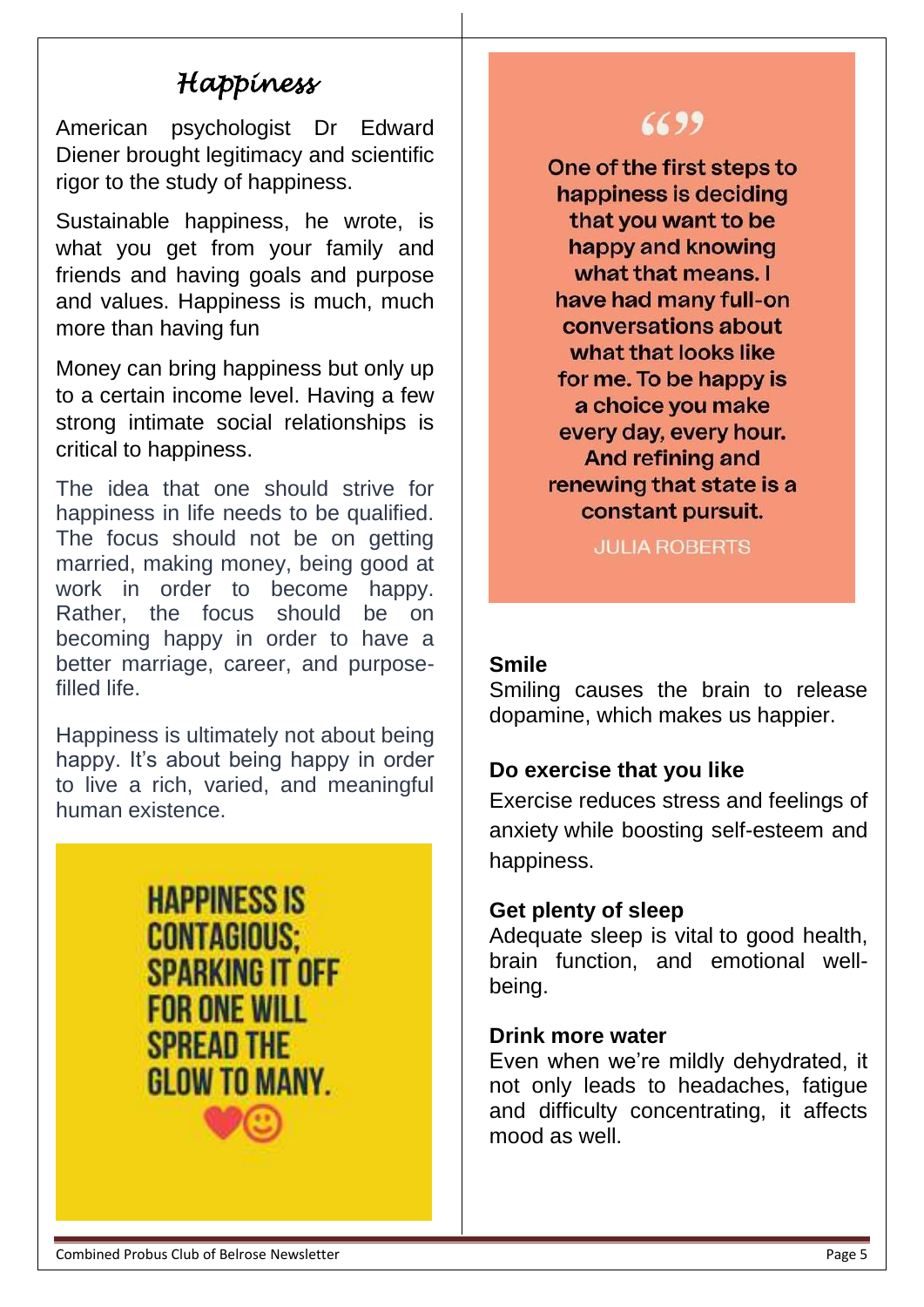### **Eat nourishing food**

Carbohydrates release the "feel good" hormone [serotonin.](https://www.healthline.com/health/mental-health/serotonin) Foods high in protein release dopamine and norepinephrine, which boost energy and concentration. Highly processed or deep-fried foods tend to leave you feeling down. So will skipping meals.

#### **Be grateful**

Simply being grateful can give your mood a big boost. Start each day by acknowledging one thing you're grateful for.

#### **Give a compliment**

Giving a sincere compliment is a quick, easy way to brighten someone's day while giving your own happiness a boost.

# *World Happiness Report*

Since 2002, the [World Happiness](https://worldhappiness.report/ed/2020/social-environments-for-world-happiness/)  [Report](https://worldhappiness.report/ed/2020/social-environments-for-world-happiness/) has used statistical analysis to determine the world's happiest countries. In its 2021 update, the report concluded that Finland is the happiest country in the world.

To determine the world's happiest country, researchers analysed comprehensive Gallup polling data from 149 countries for the past three years, specifically monitoring performance in six particular categories: gross domestic product per capita, social support, healthy life expectancy, freedom to make your own life choices, generosity of the general population, and perceptions of internal and external corruption levels.

Interestingly enough, the top seven happiest countries in the world for 2021 were all Northern European countries. Finland took top honours for the fourth year in a row—with an overall score of 7.842, followed (in order) by Denmark (7.620), Switzerland (7.571), Iceland (7.554), the Netherlands (7.464), Norway (7.392), and Sweden (7.363).

The least happy country in the world for 2021 was Afghanistan, whose 149th-place ranking of 2.523 can be attributed in part to a low life expectancy rate and low gross domestic product rates per capita. It's worthwhile to note that the report was released before the recent Taliban takeover of Afghanistan, which will undoubtedly impact future scores. Rounding out the bottom five are Zimbabwe (3.145), Rwanda (3.415), Botswana (3.467), and Lesotho (3.512).

#### **The Top 7 Happiest Countries in the World (plus an inspiring honourable mention) for 2021:**

**[Finland](https://www.visitfinland.com/)** ranks as the world's happiest country based on the 2021 report, with a score of 7.842 out of a total possible score of 10. The report writers credited the citizens of Finland's strong feelings of communal support and mutual trust with not only helping secure the #1 ranking, but (more importantly) helping the country as a whole navigate the COVID-19 pandemic. Additionally, Finlanders felt strongly that they were free to make their own choices and showed minimal suspicion of government corruption. Both of these factors are strong contributors to overall happiness.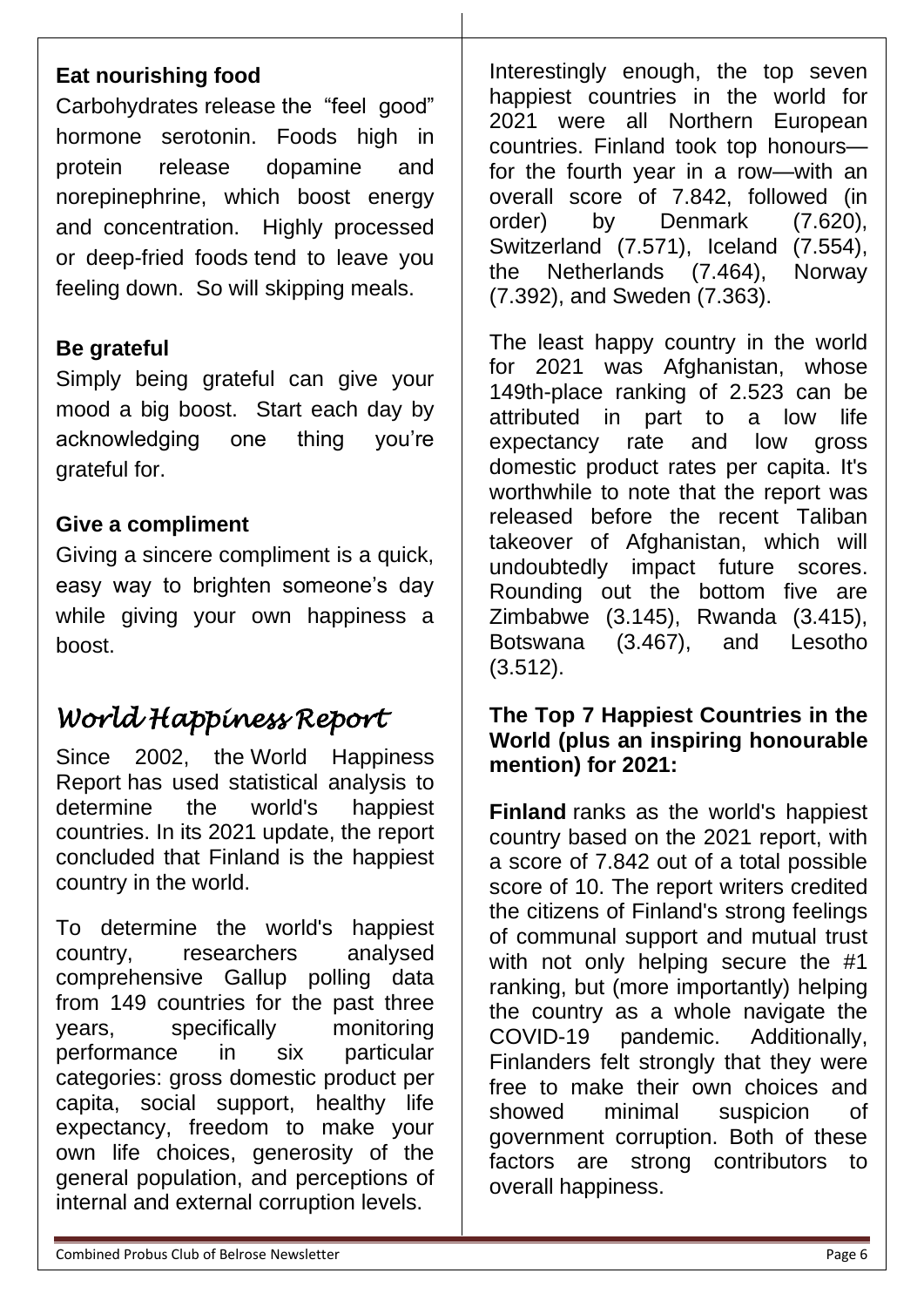The second-happiest country in the world is **[Denmark](https://denmark.dk/)**, which scores 7.620. Denmark's values for each of the six variables are quite comparable to those of Finland. In fact, Denmark even outscored the leader in multiple categories, including GDP per capita, generosity, and perceived lack of corruption, demonstrating that it may claim the top spot sometime in the near future.

As the third-happiest country in the world, **[Switzerland](https://www.myswitzerland.com/en-us/)** scored a total of 7.571 out of 10. In general, the Swiss are very healthy, with one of the world's lowest obesity rates and a long life expectancy. The Swiss also have a very high median salary, about 75% higher than that of the United States, and the highest GDP per capita in the top seven. Additionally, there is a strong sense of community in Switzerland and a firm belief that it is a safe and clean country—which is statistically true. Along with Iceland and Denmark, Switzerland is one of the world's [safest countries.](https://worldpopulationreview.com/country-rankings/safest-countries-in-the-world)

**[Iceland](https://www.inspiredbyiceland.com/)** ranks as 2021's fourthhappiest country in the entire world, with a total score of 7.554. Of the top seven happiest countries around the globe, Iceland has the highest feeling of social support (higher even than Finland, Norway, and Denmark, which all tied for second place). Iceland also had the second-highest generosity score in the top seven, though it's worth noting that it ranked only 11th worldwide.

Edging out Norway for the honour of fifth-happiest country in the world is the **[Netherlands](https://www.holland.com/global/tourism.htm)** (also known as Holland to many tulip lovers), with a score of 7.464.

The Netherlands scored higher in the generosity category than any other topseven country and also displayed an impressive lack of perceived corruption.

The citizens of sixthplace **[Norway](https://www.visitnorway.com/)** (7.392) feel they are being well cared for by their government thanks to universal healthcare and free college tuition. Norwegians also enjoy a healthy [work](https://worldpopulationreview.com/country-rankings/average-work-week-by-country)[life balance,](https://worldpopulationreview.com/country-rankings/average-work-week-by-country) working an average of 38 hours per week vs. 41.5. hours per week in the United States. Additionally, Norway has a low crime rate and a strong sense of community among its citizens—a quality it shares with many of the top seven.

Seventh-place **[Sweden](https://sweden.se/)** (7.363) ranks high, if not quite highest, in virtually every category measured. For example: Sweden has a higher lack of corruption score than all but four countries worldwide (two of which are Finland and Denmark), the fourteenthhighest GDP per capita of all 149 countries measured, and the fourthhighest life expectancy in the top seven.

Honourable Mention: **Bhutan**

[Bhutan](https://www.tourism.gov.bt/) was excluded from the 2021 report due to a technicality: Each country's scores are based upon detailed Gallup polls, but Gallup did not conduct polling in Bhutan during the required timeframe. However, the report's writers made a special effort to pay tribute to Bhutan, saying it "once again provided an inspiring example for the world about how to combine health and happiness. They made explicit use of the principles of Gross National Happiness in mobilizing the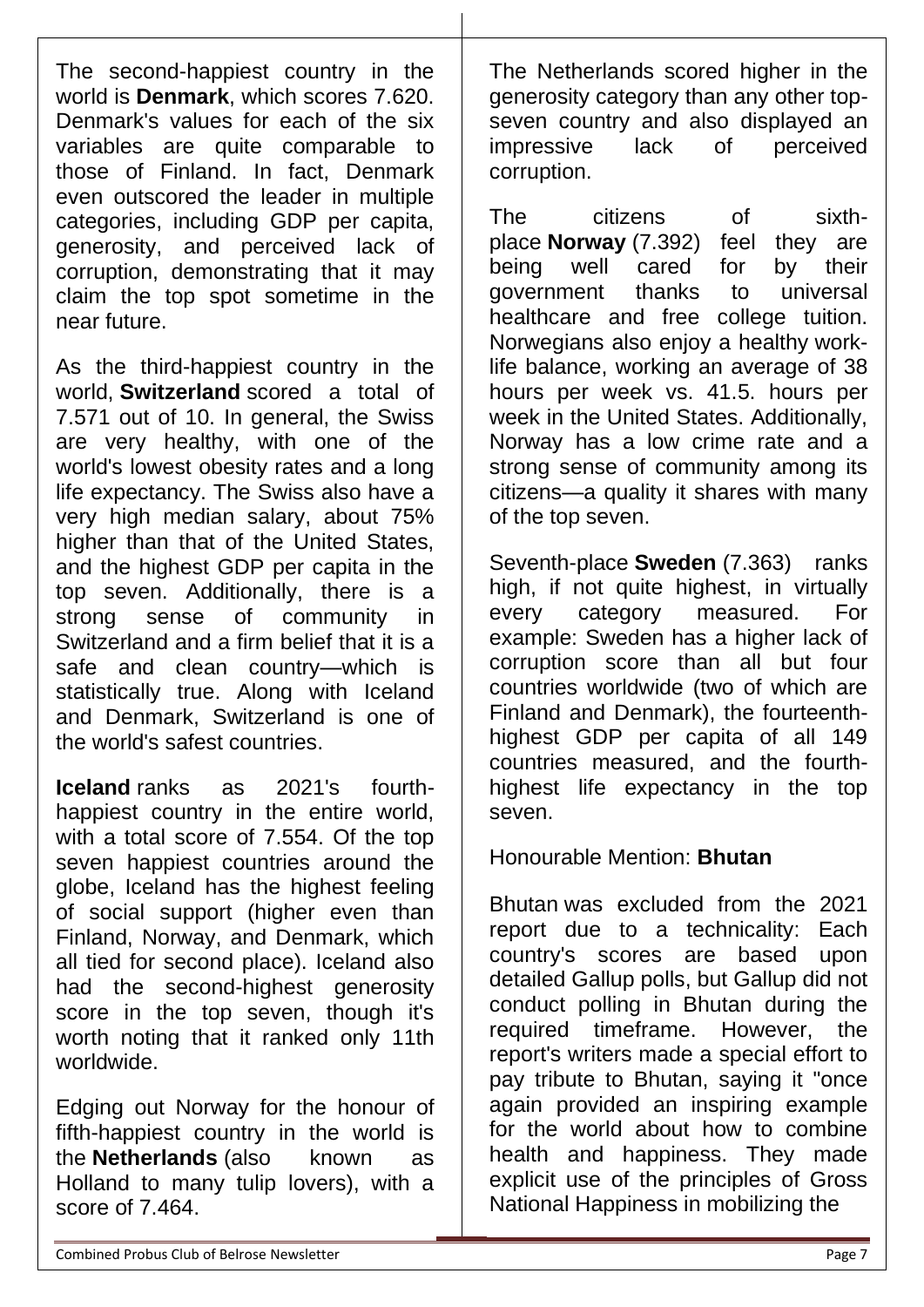whole population in collaborative efforts to avoid even a single COVID-19 death in 2020, despite having strong international travel links." Impressive indeed. If Gallup begins polling in Bhutan, Northern Europe's hold on happiness may soon have competition.

\_\_\_\_\_\_\_\_\_\_\_\_\_\_\_\_\_\_\_\_\_\_\_\_\_\_\_\_\_\_\_



# *Forgotten Words*

'Forgotten' words which should be brought back. Try flinging a couple of these into your everyday conversations and see how people respond to your awe-inspiring intelligence.

#### **1. Scurrilous -** *adjective*

Something said or done unfairly to give people a bad opinion of someone.

*"Marjorie had been spreading scurrilous gossip about Amanda in the office."*

**2. Thrice -** *adverb*

Three times.

*"She went, not twice but thrice to check whether he was awake yet."*

#### **3. Blithering -** *adjective*

Talking utterly and completely foolishly, OR used to describe a foolish person.

*"Nervous during her interview, the girl was blithering on about her experience with poodle grooming."*

**4. Pluviophile -** *noun*

A person who takes great joy and comfort in rainy days.

*"Penelope was a classic pluviophile; curling up with a blanket, herbal tea and a good book whenever it poured rain outside, delighting in the cosiness."*

\_\_\_\_\_\_\_\_\_\_\_\_\_\_\_\_\_\_\_\_\_\_\_\_\_\_\_\_\_\_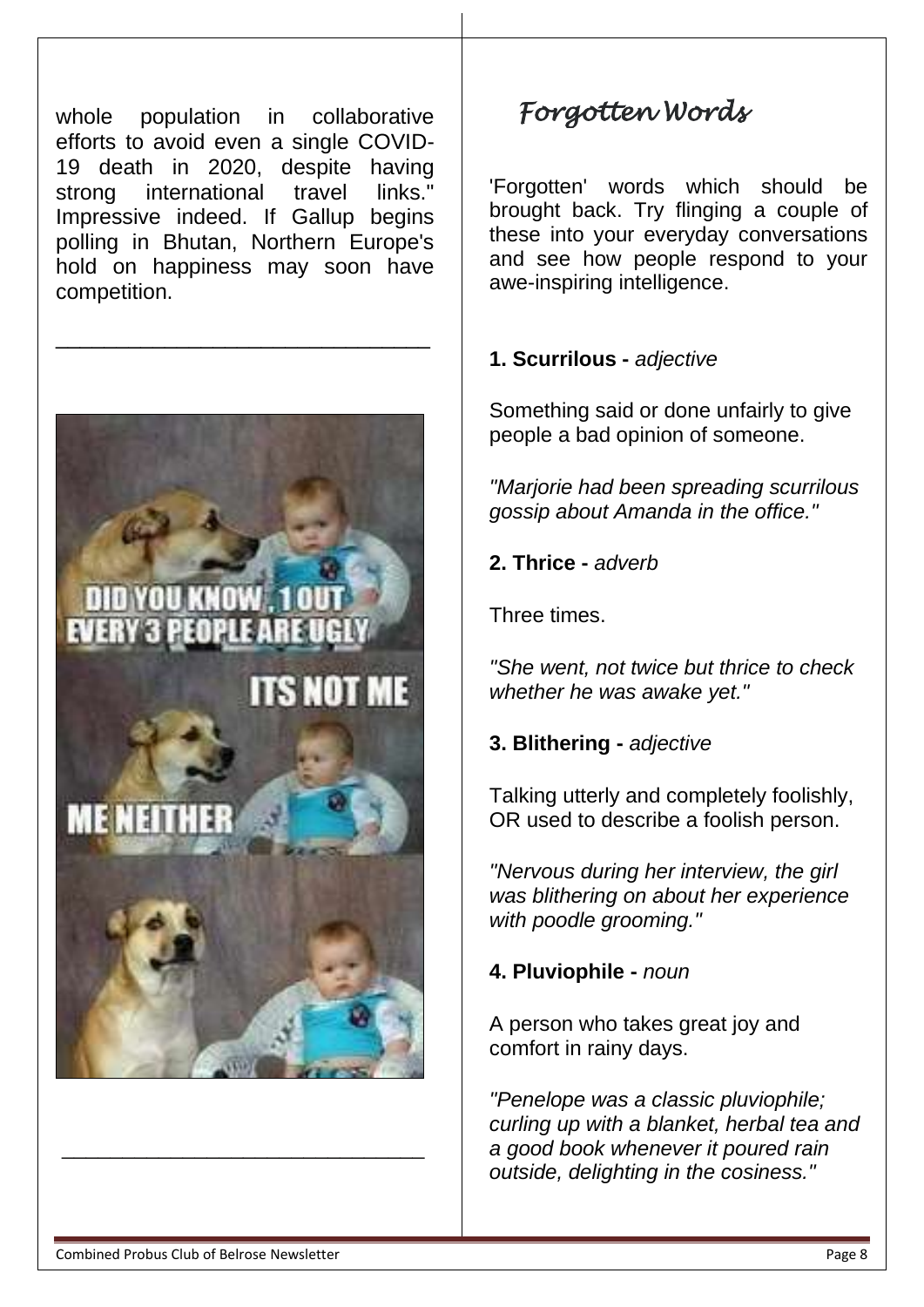#### **5. Librocubularist -** *noun*

One who reads in bed.

*"George was a devoted librocubularist. He always felt that books were best read in the comfort of his bed, by torchlight if possible."*

### **6. Sophronise -** *verb*

To imbue with sound moral principles or self-control.

*"Is it the job of parents or teachers to sophronise children these days?"*

### **7. Uglyography -** *noun*

Poor handwriting, and bad spelling.

*"Uglyography must be a course in medical degrees. Why else would doctors have such bad handwriting?"*

**8. Namelings -** *plural noun*

Those bearing the same name.

*"Not only were the three girls best friends, they were all named Cath. People often got the namelings mixed up."*

### **9. Ultracrepidarianism -** *noun*

The habit of giving opinions and advice on matters outside of one's knowledge.

*"Ultracrepidarianism is rife among those who have never had children, yet still try to give parental advice."*

#### **10. Guttle -** *verb*

To gobble greedily; to cram food into one's gut.

*"The school boys ran out of the lolly shop, guttling the candy before the owner could catch them."*

### **11. Snollyguster -** *noun*

A person, especially a politician, who is guided by personal advantage rather than by consistent, respectable principles.

*"The man running for mayor was a definite snollyguster; only seeking his own fame and fortune."*

**12. Welkin -** *noun*

The upper sky; "vault" of heaven.

*"Icarus would have passed through the welkin on his legendary flight."*

**13. Barbigerous -** *adjective*

Characterised by having a beard.

*"He was tall, solid and barbigerous, and wore clothing that was dusty and frayed."*

**14. Eventide -** *noun*

The end of the day, just as evening approaches.

*"The most perfect part of a day is eventide, as the sun sinks sleepily below a heavy horizon."*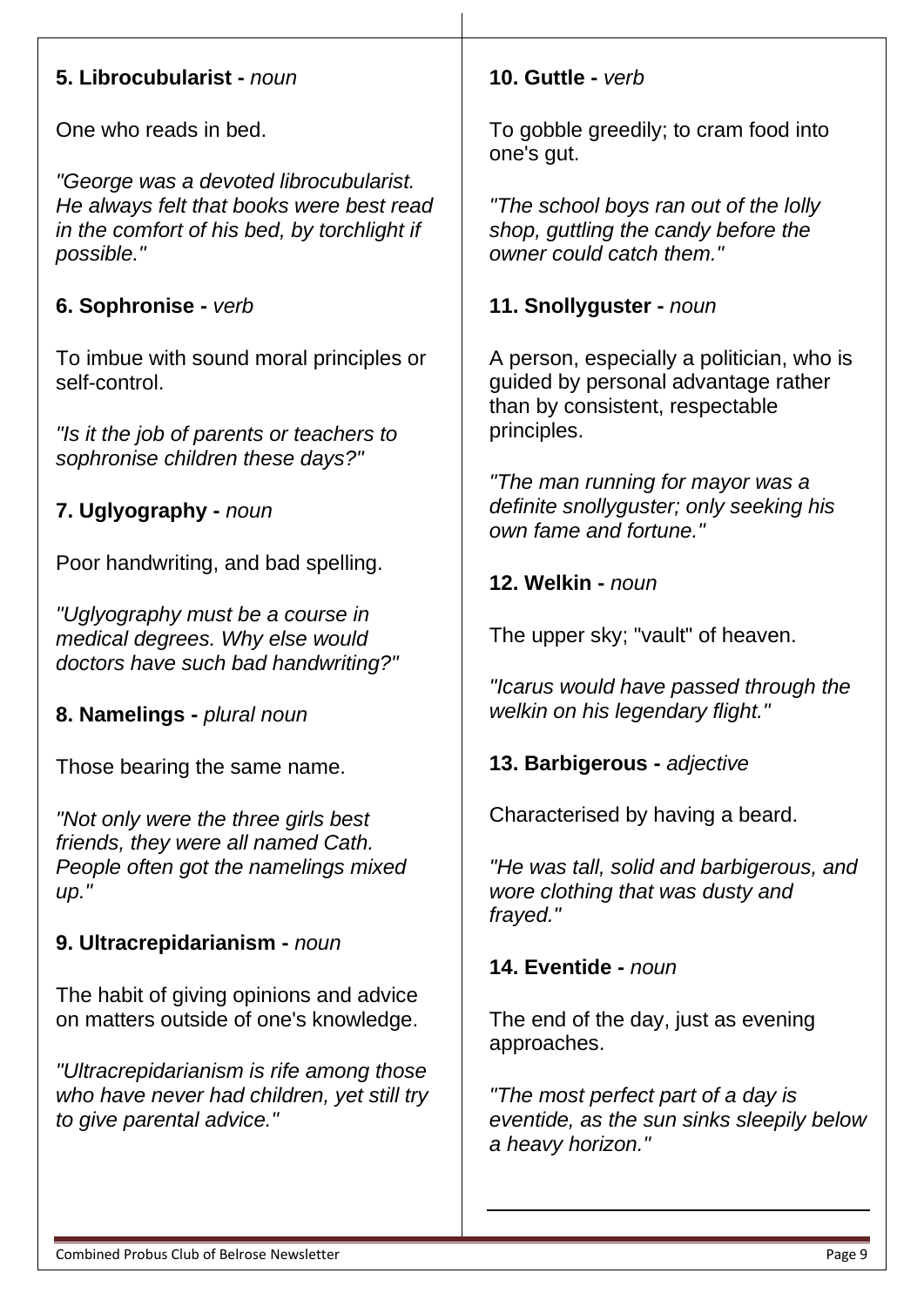## *Art Appreciation*

## *John Robinson*

For some years I have held the position of "Art Appreciation" coordinator for our Probus Club and Jenny recently asked me to contribute an article for our magazine.

Some background may be useful. Cherry and I always had an interest in art which was possibly demonstrated in the first month of our marriage when we purchased a Pro Hart from Barry Stern in Paddington We offered to leave a holding deposit but Barry said, "just take it home and if you like it come and pay me."

My interest grew from my early photographic days when at about the age of 10 I was immersed in home black and white developing and printing.

Cherry's interest no doubt stems from her great grandfather George Folingsby and great grandmother Clara Wagner Folingsby. I hope their story will be of interest.

The National Gallery of Victoria (NGV) is the oldest and most visited gallery in Australia. George Folingsby's appointment as the first director of the gallery had a huge influence on the early days of art in Australia.

George Frederick Folingsby (1828- 1891), artist and art teacher, was born on 23 August 1828 in County Wicklow, Ireland. At 18 he travelled to New York, attended the National Academy of Design and was illustrator for Harper's Magazine and the Illustrated Magazine

of Art. After wide travel he studied drawing at the Munich Academy in 1852-54 and was briefly a pupil of Thomas Couture in Paris.



*Cherry's Great Grandfather George Frederick Folingsby*

Returning to Munich he spent five years under Karl von Piloty (1826- 1886) who had a major influence on his style and technique. Folingsby stayed in Munich, established himself as a history and portrait painter and exhibited in London, Belfast and elsewhere. In Vienna in 1873 and Philadelphia in 1876 he won first-class medals for history painting. Among his major works are 'The First Lesson', exhibited at the Royal Academy in London. The painting depicts his wife (Cherry's great-grandmother) Clara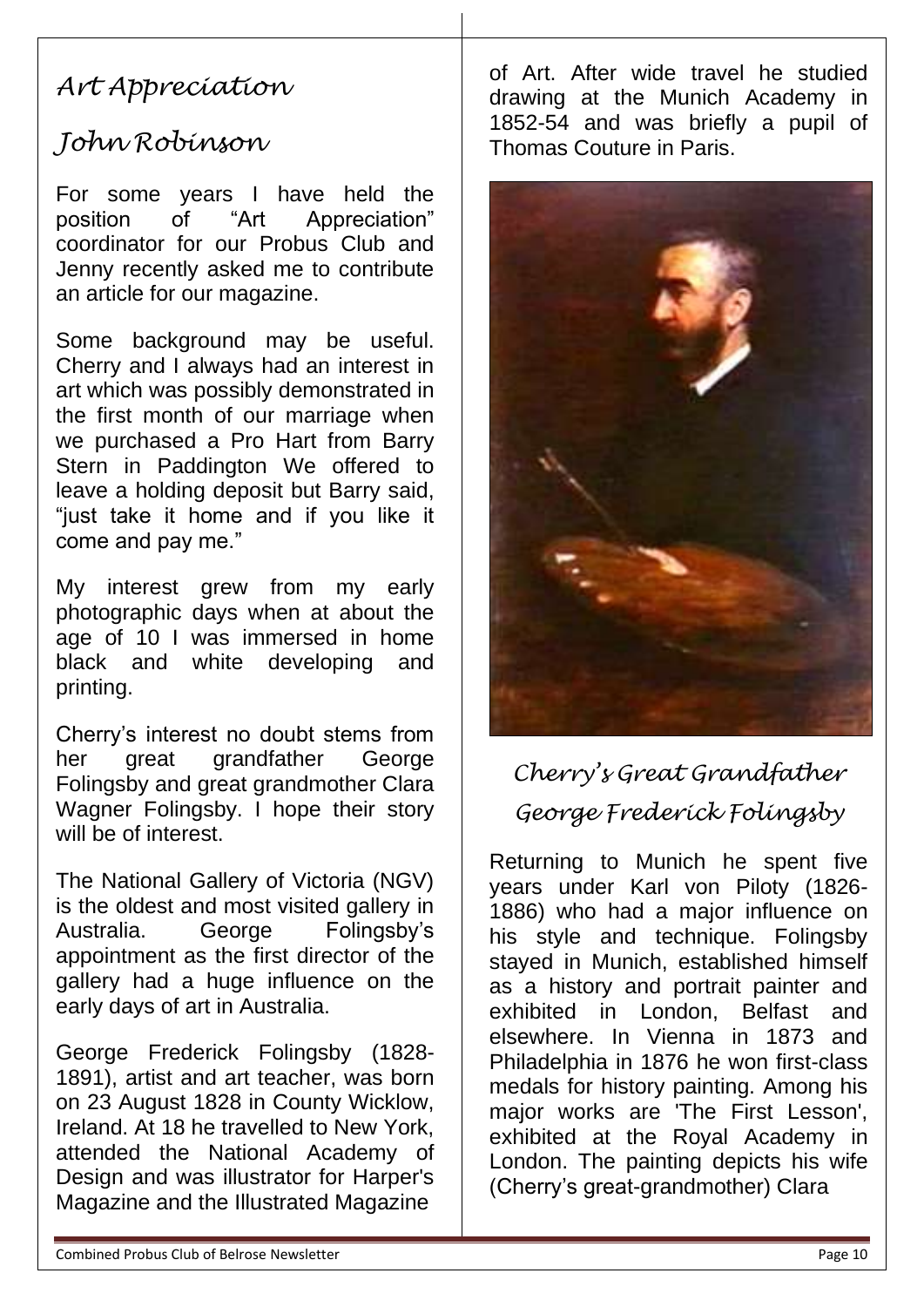and daughter Nell (Cherry's grandmother) at the piano and now hangs in the Queensland art gallery.





*The First Lesson*

In 1878 Folingsby decided to leave Europe. He was already known in Victoria for his painting 'Bunyan in Prison', acquired in 1864, and the trustees commissioned another work for £500.

Folingsby's name first appears in the Melbourne Directory of 1880. He promptly established himself as a portrait painter and became an examiner of art teachers. He was offered the position of 'Master in the

School of Painting' at the gallery and was appointed on 1 June 1882 at a salary of £600. In September he became the first director of the National Gallery and master in the School of Art. Among his students were Tom Roberts, Fredrick McCubbin, John Longstaff, Rupert Bunny, Phillips Fox, and Aby Altson. McCubbin later wrote: 'The influence of Folingsby was a great stimulus to us all'.

Folingsby's wife Clara, then a recognised landscapist, is represented by paintings in the impressionist style in the National Gallery of Victoria.





Folingsby's painting of daughter Nell (above) aged four has pride of place in our home.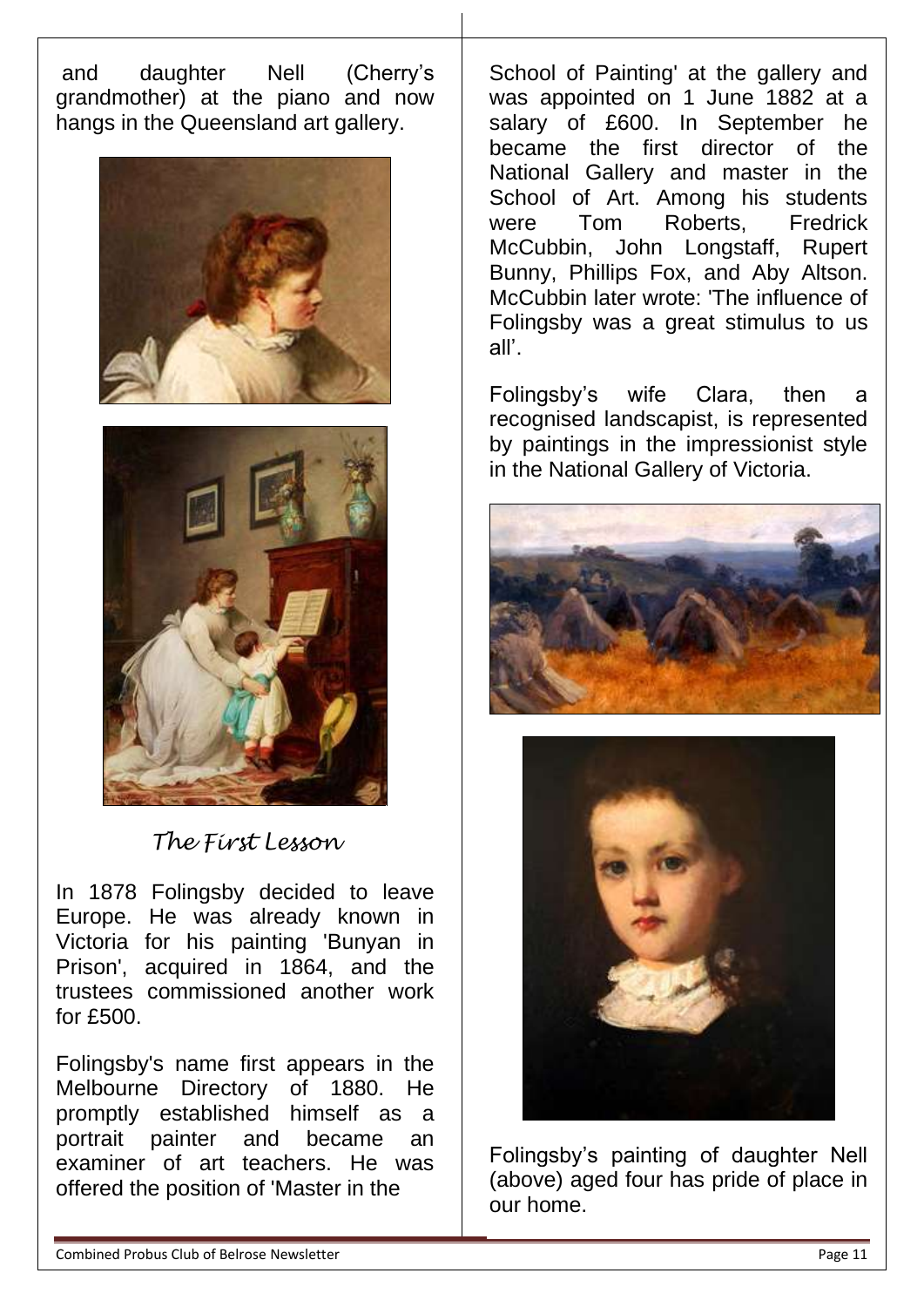In the photo below five generations span the time between "The First Lesson" and this more recent family photo.



As conditions return to 'normal' I would hope to arrange an art/museum outing for club members once every three months. They have been very popular in past. When I have something in mind for a visit I will give timely advice.

\_\_\_\_\_\_\_\_\_\_\_\_\_\_\_\_\_\_\_\_\_\_\_\_\_\_\_\_\_\_\_\_\_\_\_\_\_\_

### *John Robinson.*



#### **Swim at your own risk!!**

**Way up in north Queensland there was a sugar cane farmer who had owned his large property for over 50 years.**

**He had a dam in one of the lower paddocks where he had planted mango and avocado trees. The dam had been fixed up for swimming when it was built and he also had some picnic tables placed there in the shade of the fruit trees.**

**One evening the old farmer decided to go down to the dam to look it over, as he hadn't been there for a while. He grabbed a ten-litre bucket to bring back some fruit.**

**As he neared the dam, he heard voices shouting and laughing. As he came closer, he saw it was a bunch of young women skinny-dipping in his dam.**

**He made the women aware of his presence and they all went to the deep end.**

**One of the women shouted to him, 'We're not coming out until you leave!'**

**The old man frowned, 'I didn't come down here to watch you ladies swim naked or make you get out of the dam.'**

**Holding the bucket up he said, 'I'm here to feed the crocodile.**